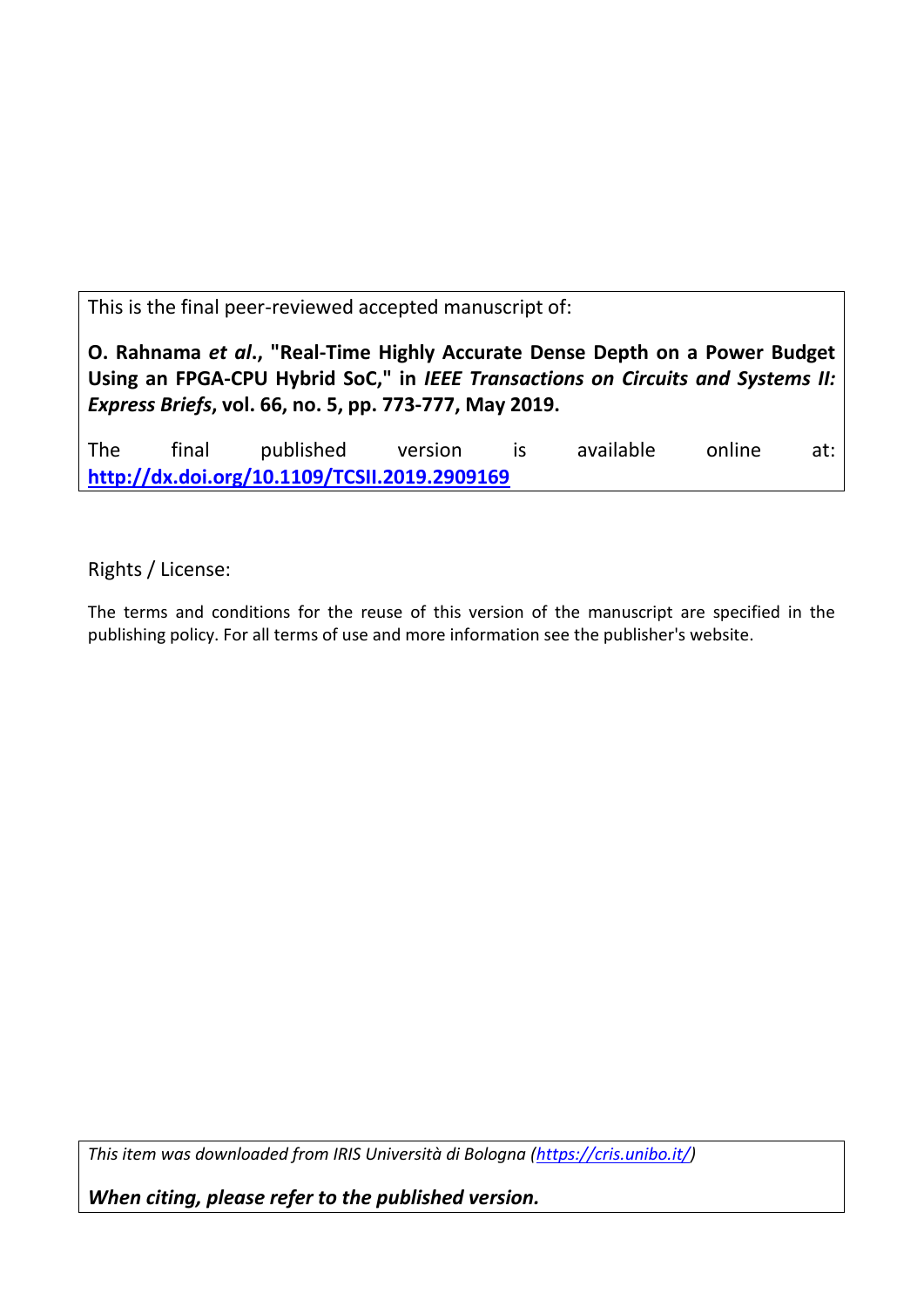This is the author's version of an article that has been published in this journal. Changes were made to this version by the publisher prior to publication.

The final version of record is available at http://dx.doi.org/10.1109/TCSII.2019.2909169

IEEE TRANSACTIONS ON CIRCUITS AND SYSTEMS—II: EXPRESS BRIEFS, VOL. ?, NO. ?, ? 2019 1

# Real-Time Highly Accurate Dense Depth on a Power Budget using an FPGA-CPU Hybrid SoC

Oscar Rahnama Tommaso Cavallari Stuart Golodetz Alessio Tonioni Tom Joy Luigi Di Stefano Simon Walker Philip H. S. Torr

*Abstract*—Obtaining highly accurate depth from stereo images in real time has many applications across computer vision and robotics, but in some contexts, upper bounds on power consumption constrain the feasible hardware to embedded platforms such as FPGAs. Whilst various stereo algorithms have been deployed on these platforms, usually cut down to better match the embedded architecture, certain key parts of the more advanced algorithms, e.g. those that rely on unpredictable access to memory or are highly iterative in nature, are difficult to deploy efficiently on FPGAs, and thus the depth quality that can be achieved is limited. In this paper, we leverage a FPGA-CPU chip to propose a novel, sophisticated, stereo approach that combines the best features of SGM and ELAS-based methods to compute highly accurate dense depth in real time. Our approach achieves an 8.7% error rate on the challenging KITTI 2015 dataset at over 50 FPS, with a power consumption of only 4.5W.

*Index Terms*—Heterogeneous, FPGA, real-time, stereo, depth

#### I. INTRODUCTION

Obtaining information about the 3D structure of a scene is important for many computer vision and robotics applications, e.g. 3D scene reconstruction [1]–[3], camera relocalisation [4]–[6], navigation and obstacle avoidance [7]. Often, this information will be obtained in the form of a depth image, and various options for acquiring such images exist. Passive approaches, which rely only on one or more image sensors, are popular due their low cost, low weight and size, lack of active/moving components, ability to work at longer ranges, deployability in a wider range of operating environments and lack of interference. Among them, binocular stereo relies on a pair of synchronised cameras to acquire the same scene from two different points of view. Given the two frames, a dense and reliable depth map can be computed by finding correspondences between the pixels in the two images [9]. State-of-the-art algorithms for this problem usually rely on costly global image optimisations or on massive convolutional neural networks that involve significant computational costs, making them hard to deploy on resource-limited systems such as embedded devices [10]. Two popular solutions offering a good trade-off between speed and accuracy are Semi-Global Matching (SGM) [11] and ELAS [8]. SGM computes initial matching hypotheses by comparing patches around pixels in the left and right images, then approximates a costly imagewide smoothness constraint with the sum of several directional minimisations over the disparity range. By contrast, ELAS first identifies a set of sparse but reliable correspondences to provide a coarse approximation of the scene geometry, then uses them to define slanted plane priors that guide the final dense matching stage. We propose a novel stereo pipeline that efficiently combines the predictions of these two algorithms, achieving high accuracy and overcoming some of the limitations of each algorithm. First, we use multiple passes of a fast SGM variant [12], left-right consistency checking and decimation to obtain a sparse but reliable set of correspondences. Then, we use these as the support points for ELAS to obtain disparity priors from slanted planes. Finally, we incorporate these disparity priors into a final SGM-based optimisation (again based on  $[12]$ ) to achieve dense predictions with high accuracy.

Our pipeline targets not only accuracy, but also speed, aiming for real-time execution (30 FPS) on an embedded platform. Recent works have deployed SGM successfully in real time both on multi-core CPUs [13] and GPUs [14], [15], but in real-world scenarios, power constraints often force us to rely on low-power devices like FPGAs. The development of reliable stereo pipelines for FPGAs is an active research field [10], [16]–[22], with recent works proposing FPGA-friendly variants of SGM  $[15]$ ,  $[23]$ - $[27]$  or ELAS  $[28]$ . However, FPGA implementations of stereo algorithms usually perform some kind of approximation to deal with the limited resources available and to traverse the pixels in raster order.

We show how some of the intrinsic limitations of a pure FPGA-based implementation can be mitigated by appropriately leveraging a new-generation hybrid system on a chip (SoC), e.g. the Xilinx ZCU104, which combines both an ARM processor and an FPGA, with shared direct memory access, into a single chip. Recently, several works have explored the deployment of stereo methods on such platforms: both [26] and [19] use the CPU mainly for handling communication and controlling peripherals, while [28] actively leverages the CPU to execute iterative steps that would be infeasible on an FPGA (e.g. Delaunay triangulation). Similar to  $[28]$ , we propose to actively use the elaboration capability of the built-in CPU to handle I/O and to execute part of the ELAS pipeline, while deploying all the other elaboration blocks on the FPGA. We show how our pipeline can outperform all previously published works by achieving an 8.7% error rate on the challenging KITTI 2015 dataset [29], [30], while still achieving real-time performance and low power consumption.

Correspondence: {oscar@robots.ox.ac.uk}

O. Rahnama is with the University of Oxford and FiveAI Ltd.

T. Joy and P. Torr are with the University of Oxford.

A. Tonioni and L. Di Stefano are with the University of Bologna.

T. Cavallari, S. Golodetz and S. Walker are with FiveAI Ltd.

Work done whilst A. Tonioni was visiting the University of Oxford.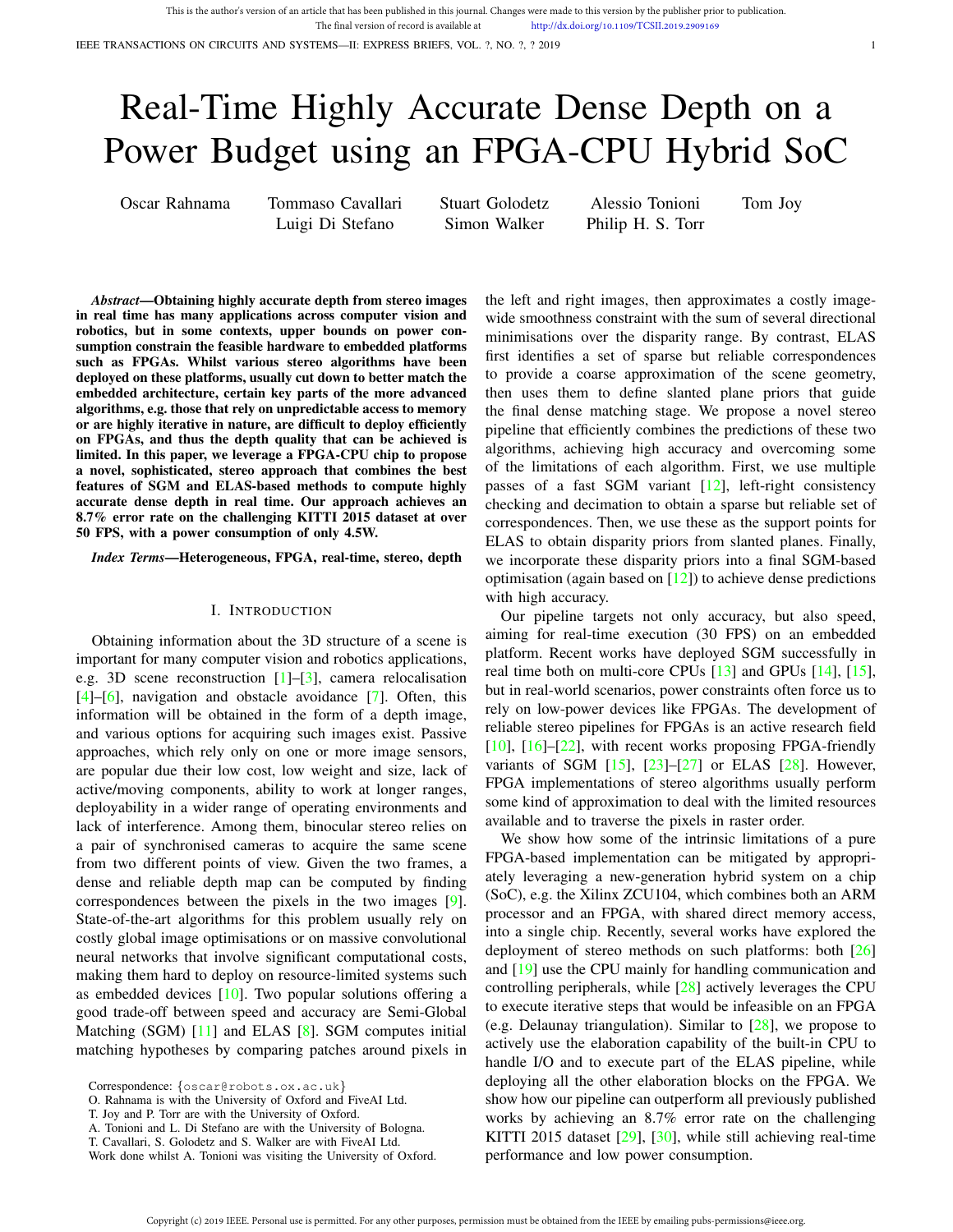This is the author's version of an article that has been published in this journal. Changes were made to this version by the publisher prior to publication

The final version of record is available at http://dx.doi.org/10.1109/TCSII.2019.2909169

IEEE TRANSACTIONS ON CIRCUITS AND SYSTEMS—II: EXPRESS BRIEFS, VOL. ?, NO. ?, ? 2019 2



Fig. 1: Overview of our approach. First, we use Fast  $R<sup>3</sup>SGM$  (see  $$II-A1$ ) to compute disparity images for the input stereo pair (in raster and reverse-raster order). We then flip the right result and perform a left-right consistency check to obtain an accurate but sparse disparity map for the left input image (see §II-A2). Next, as ELAS [8] does, we perform *support checking* (see  $\S II-B1$ ) to remove points whose disparities appear abnormal relative to neighbouring pixels: this yields a sparser support point image that contains only points with confident disparities. This support point image is subsequently used in multiple ways: (i) it is further sparsified via a *redundancy check*, producing sparse anchors that are then used to generate plane disparity priors through a *triangulation* and *interpolation* process (see §II-B2); (ii) it is split into a grid where, for each grid cell, a binary vector representing the set of viable disparities is computed (see  $$II-B3$ ). Finally, the support point image is combined with the outputs of (i) and (ii) in a *disparity optimisation* that combines R<sup>3</sup>SGM and ELAS to produce a dense disparity image (see  $\S$ II-C). We then median filter this image for robustness to produce the final result.

# II. METHOD

Our overall pipeline is shown in Figure 1. It consists of several different components which we describe in the subsections that follow. The system leverages both parts of the FPGA-CPU hybrid SoC to achieve optimal results. Tasks that are very data intense, but which access that data in a predictable manner, are run on dedicated FPGA accelerators to benefit from their parallel processing capability. In addition, they can take advantage of the FPGA accelerators' internal ability to pipeline data so that multiple inputs are processed together in staggered fashion. Tasks that are very dynamic and unpredictable, which often involve many unforeseen or random accesses to external memory, are run on the CPU since they benefit both from the significantly faster clock frequency of the CPU as well as its ability to access memory in constant time (CPU memory accesses can be sped up via appropriate use of the cache). To minimise the amount of FPGA resources used by our method, as well as allow the deployment of the design on a real platform, we reuse some accelerators whilst buffering intermediate results in RAM. We will detail which blocks are reused in our final design in the rest of this section.

# *A. Sparse Disparity Computation*

*1) Fast R*<sup>3</sup>*SGM:* Initially, we use a modified version of R<sup>3</sup>SGM [12] (a memory-efficient adaptation of classic SGM  $[11]$  to FPGAs), which we call Fast R<sup>3</sup>SGM, to compute disparity images for input stereo pairs. We process each input pair twice: once in raster order, and once in reverse raster order, yielding two disparity images overall. The advantage of this is that the raster and reverse-raster passes of  $R<sup>3</sup>SGM$  will

base the disparity for each pixel on the disparities of pixels in different regions of influence: this means that we can later check for consistency between the two, improving the accuracy of our results.

The original version of  $R<sup>3</sup>SGM$  [12] aggregated contributions to the disparity of each pixel along four different scanlines: three above the pixel, and one to the left. However, as mentioned in  $[12]$ , using the left scanline severely limits the overall throughput of the system (one disparity value is output every three clock cycles) due to a blocking dependency between immediately successive pixels. To avoid this, we modify the approach to use only the scanlines above the pixel, allowing us to output one disparity per clock cycle. The mild loss in accuracy this causes is more than compensated for by the improvements yielded by the rest of our pipeline.

In our implementation, we deploy a single instance of the Fast  $R<sup>3</sup>SGM$  block, together with the associated median filtering and L/R consistency checking blocks. We first feed the blocks with the raster-order stereo pair, then with the reverseraster-order pair, storing the disparities resulting from each pair back into RAM between the computations.

*2) Consolidating Consistency Checking:* Each pass of Fast R<sup>3</sup>SGM outputs a disparity map that has been checked for consistency using the first input as the reference image [12]. The raster pass outputs a disparity map for the left input image; the reverse-raster pass outputs one for the (reversed) right input image. Due to the streaming nature of the disparity computation, however, the results suffer from a raster or reverse-raster scan bias, i.e. the disparity value of any given pixel is encouraged to be similar to those computed before it. To reconcile the inconsistencies between these two disparity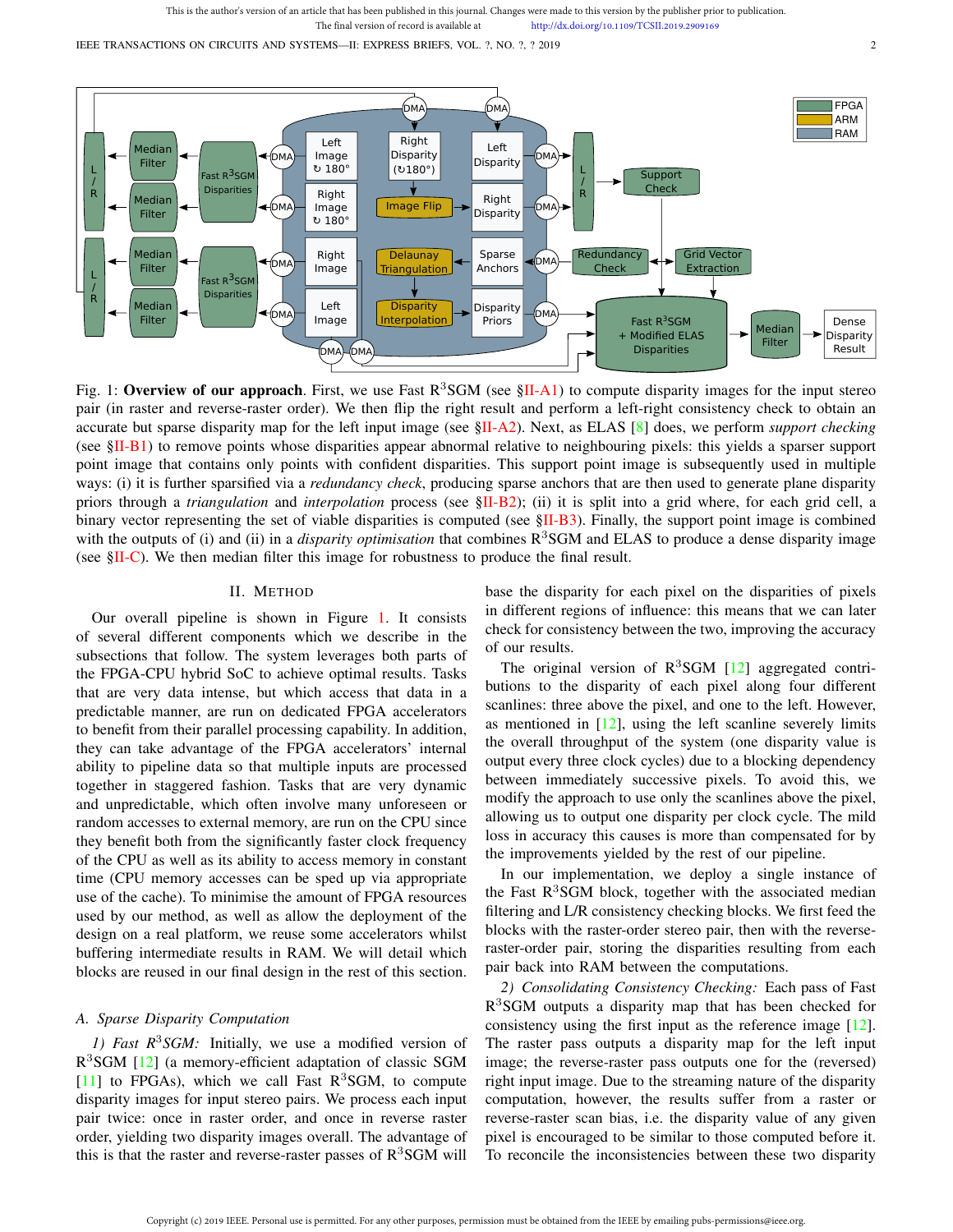This is the author's version of an article that has been published in this journal. Changes were made to this version by the publisher prior to publication

The final version of record is available at http://dx.doi.org/10.1109/TCSII.2019.2909169

IEEE TRANSACTIONS ON CIRCUITS AND SYSTEMS—II: EXPRESS BRIEFS, VOL. ?, NO. ?, ? 2019 3

maps, we perform a further left-right consistency check, which yields an accurate but sparse disparity map for the left input image as its result (see Figure 1). The memory access pattern of such a process is problematic, however, as the first pixels in the left disparity map need to be checked against the last pixels in the right disparity map. To overcome this problem, we first reverse the latter image on the CPU (since this is an inherently sequential process, it benefits from the higher clock rate provided by the ARM core), then perform a standard leftright consistency check (on the programmable logic).

#### *B. Generation of Priors*

Using the sparse disparity map output by the consolidating consistency check, we adapt the ELAS method described in [8] to generate priors that can be fed into a combined disparity optimisation process (see  $\S$ II-C) to produce a more accurate and dense final result. The prior generation process begins by taking the disparity map produced by  $$II-A2$  as input and producing a support point image (see  $\S$ II-B1) containing sparse but confident disparities. The support points are then fed to two more blocks before being used by the final disparity optimisation process: (i) a redundancy checking and disparity prior generation block, which first computes a sparse anchor points image and then triangulates such anchors to generate disparity priors for all pixels in the image (see  $\S$ II-B2); and (ii) a grid vector extraction block that divides the support points image into a grid and then determines the set of possible disparities for each cell (see §II-B3).

*1) Support Checking:* To produce the support point image, we filter the sparse disparity map to remove any pixels whose disparity is not sufficiently supported by the pixels in their immediate neighbourhood (in practice, a square window centred on the pixel). For a pixel to be considered "supported", there must exist, in its neighbourhood, another predefined number of pixels that have very similar disparity values (e.g. at least 10 pixels within a  $5 \times 5$  window that differ by less than 5 from that of the center pixel). The disparities of all other pixels are marked as invalid. The resulting support point image will evidently be sparser than the original disparity map, since we have kept only those pixels about whose disparities we can be reasonably confident.

*2) Redundancy Checking and Disparity Prior Generation:* To produce the anchor image, we further sparsify the support point image produced in §II-B1 by processing it in raster order and invalidating any pixel whose disparity has already been seen within a window behind and above the pixel. Unlike [28], which for each pixel  $(x, y)$  used a window of

$$
\{(x, y - \delta_y) : 0 < \delta_y \le 2K\} \cup \{(x - \delta_x, y) : 0 < \delta_x \le 2K\},
$$

where  $K$  was set to 5, which only encompassed points in the same row or same column as the pixel being processed, here we use a larger window of

$$
\{(x+\delta_x, y+\delta_y) : -K \le \delta_x \le K, -2K \le \delta_y < 0\}
$$
  

$$
\cup \{(x-\delta_x, y) : 0 < \delta_x \le K\}.
$$

This has the effect of creating a sparser anchor image than that used in  $[28]$ , significantly speeding up the subsequent Delaunay triangulation process. Whilst this inevitably reduces the accuracy of the depth priors, we found that the final disparities produced by the combined optimisation (see  $\S II-C$ ) are in practice only loosely affected by the depth prior quality; as a result, and since the Delaunay triangulation process is a key bottleneck [28], it makes sense to generate slightly less accurate depth priors faster, rather than spending the extra time to compute more accurate depth priors that make little difference to the final result.

Finally, to produce the disparity priors, we first move the anchor points image back to RAM, then perform a Delaunay triangulation of those points, and finally compute the disparity of each non-anchor point located within one of the Delaunay triangles by interpolating the disparities of the triangle's vertices. The entirety of this process is performed by the CPU, since the triangulation and interpolation algorithms are inherently non-sequential in their memory access patterns, and can benefit from both the availability of memory caches and the higher speed of the ARM core.

*3) Grid Vector Extraction:* The final input to the combined disparity optimisation we describe in  $\S$ II-C is a set of binary *grid vectors* used to determine which disparities are suitable for each part of the image. To produce such vectors, we first divide the support point image into a regular grid (with cells of size  $50 \times 50$  in our implementation). Then, for each cell, we find the valid disparity values within it, and store both those and their neighbouring disparities  $(\pm 1)$  into a binary grid vector for that cell. See [28] for more details.

### *C. Combined Disparity Optimisation*

Finally, we perform a combined disparity optimisation that takes into account not only the original pair of input images, but also the plane priors, grid vectors and support points. Essentially, we perform Fast  $R<sup>3</sup>SGM$ , as in  $$II-A1$  (once again reusing the corresponding FPGA block), but first modifying the cost vectors of the pixels to take the various different priors we have available into account.

The disparities of the support points are fixed throughout and not recomputed. Every cost vector element for a support point (each of which corresponds to a specific disparity) is set to a large arbitrary value, except for the element corresponding to the disparity of the support point, which is set to zero instead. Through the Fast  $R<sup>3</sup>SGM$  smoothing process, pixels near the support point will then naturally be encouraged to adopt disparities similar to that of the support point itself, with the influence of this effect attenuating with distance. To take the disparity prior for each pixel into account, we decrease those elements of its cost vector that correspond to disparities close to the prior (more specifically, we superimpose a negative Gaussian over the cost vector, centred on the prior, and decrease the relevant elements within a certain radius accordingly). To make use of the grid vectors, we set all elements of the cost vectors for the pixels within each grid cell that do not appear in the grid vector for that cell to an arbitrarily large value, thus strongly encouraging them not to be selected. As with the effects of the support points, these cost vector modifications are similarly propagated by the Fast  $R<sup>3</sup>$ SGM smoothing process.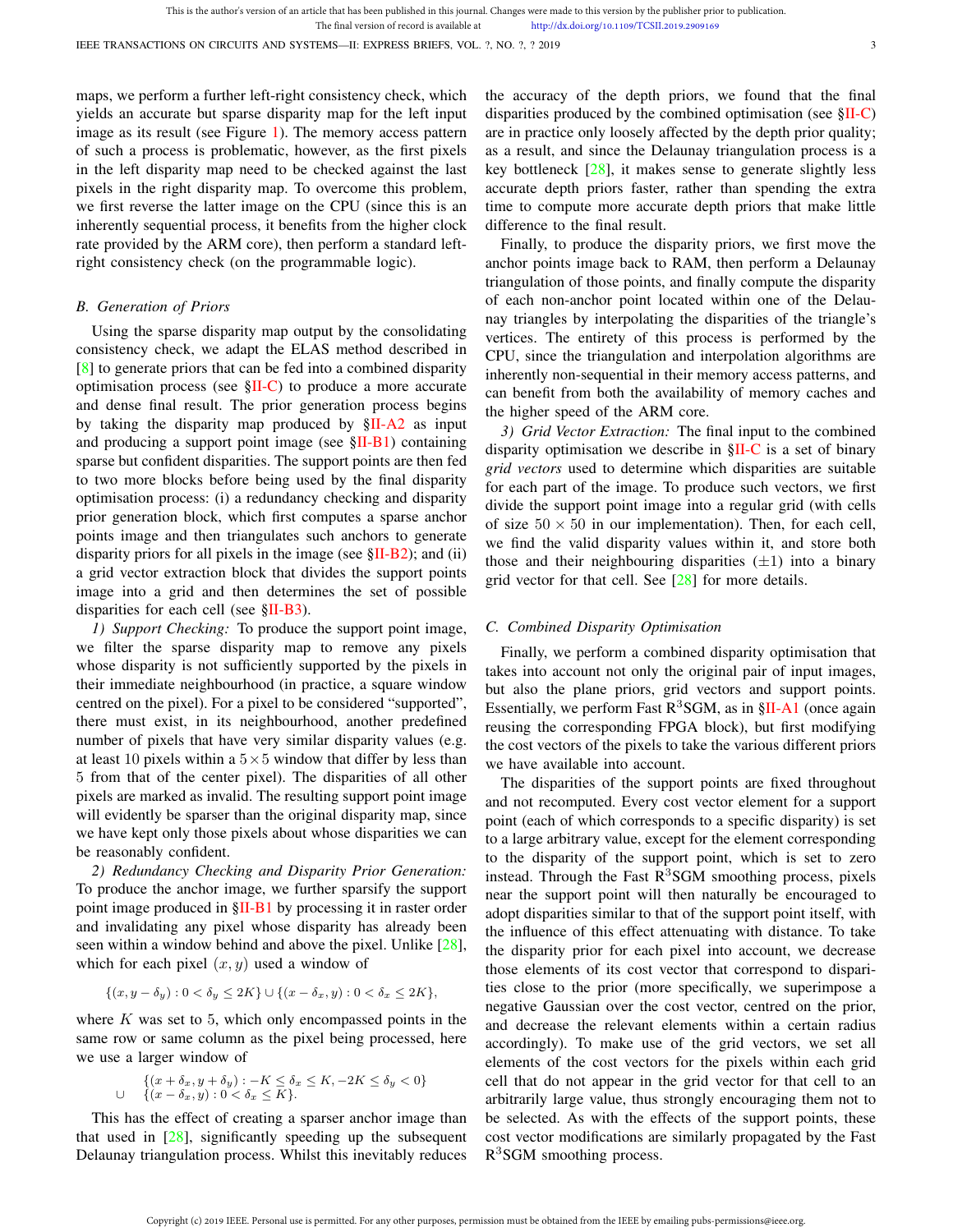IEEE TRANSACTIONS ON CIRCUITS AND SYSTEMS—II: EXPRESS BRIEFS, VOL. ?, NO. ?, ? 2019 4

| Method              | <b>Background</b> | Foreground      | All   | <b>Density</b>           | <b>Runtime</b> (s) | <b>Environment</b>   | Power Used (W) |
|---------------------|-------------------|-----------------|-------|--------------------------|--------------------|----------------------|----------------|
| Ours                | 7.2%              | $17.3\%$        | 8.7%  | 99.7%                    | 0.019              | FPGA (Xilinx ZCU104) | 4.5            |
| $R^3$ SGM [12]      |                   | -               | 9.9%  | 85.0%                    | 0.014              | FPGA (Xilinx ZC706)  | $\approx 4$    |
| $ELAS-FPGA [28]$    |                   | $\qquad \qquad$ | 13.6% | $\overline{\phantom{0}}$ | 0.095              | FPGA (Xilinx ZC706)  | $\approx$ 3    |
| DeepCostAggr $[31]$ | 5.3%              | $11.4\%$        | 6.3%  | 99.98%                   | 0.03               | Nvidia GTX Titan X   | $\approx 250$  |
| $CSCT+SGM+MF$ [15]  | $6.9\%$           | 14.9%           | 8.2%  | $100\%$                  | 0.006              | Nvidia GTX Titan X   | $\approx 250$  |

TABLE I: The quantitative results of our approach, in comparison to state-of-the-art GPU-based real-time methods, on the Stereo 2015 subset of the KITTI benchmark [29], [30]. As in the official evaluation protocol, we report the percentage of accurate disparities (using a threshold of  $<$  3 disparity values or 5%, whichever is greater) after an interpolation step (meant to assign a disparity value to all pixels in the image), on respectively the subsets of background, foreground and all pixels. We additionally report the density of valid disparity values. As can be seen, with the exception of  $R<sup>3</sup>SGM$  [12], all methods provide almost dense disparity images, therefore the extra interpolation step mandated by the benchmark is not strictly required to obtain usable disparity images. Finally, for each method, we report the typical time required to process a stereo pair, as well as the approximate power consumption of the platform used. Whilst all approaches can process images in real-time, only the FPGA-based methods (ours and [12]) can do so in a power-efficient manner, with ours providing  $\approx 12\%$  additional accuracy and much higher density w.r.t. [12], at the expense of slightly higher power usage and processing time.

|                                    | Ours          | [12]  | 1281  |
|------------------------------------|---------------|-------|-------|
| <b>Platform</b>                    | <b>ZCU104</b> | ZC706 | ZC706 |
| LUT Utilisation $(\%)$             | 87.5          | 75.7  | 37.3  |
| FF Utilisation $(\%)$              | 24.1          | 40.5  | 22.6  |
| <b>BRAM Utilisation</b> (%)        | 70.7          | 30.4  | 11.9  |
| <b>FPGA Power Consumption (W)</b>  | 1.72          | 3.94  | 1.21  |
| <b>CPU Power Consumption (W)</b>   | 2.78          |       | 17    |
| <b>Total Power Consumption (W)</b> | 4.5           |       | 2.91  |

TABLE II: Resources (programmable logic units) and power (as estimated by the Xilinx Vivado tool) used by the proposed approach, when deployed on a Xilinx ZCU104, in comparison to the FPGA-based methods from which we draw inspiration.

At the end of this process, we perform a final median filter on the Fast  $R<sup>3</sup>SGM$  result to further mitigate impulsive noise, ultimately yielding a dense, accurate disparity map.

# III. RESULTS

We developed the FPGA accelerators using the Vivado High-Level Synthesis (HLS) tool, as this approach was quicker, and allowed for greater flexibility and reusability of the components. We deployed the system on a Xilinx ZCU104 board, and all of the power consumption results that we present for our method were estimated by the Xilinx Vivado tool.

We quantitatively evaluate the disparities produced by our approach on the standard KITTI 2015 stereo benchmark [29], [30]. In Table I, we report the average percentages of pixel disparities estimated correctly for background, foreground and all pixels, respectively. We also report average runtimes and power consumptions for both our and alternative methods that achieve real-time processing speeds on the images used in the benchmark (which have a resolution of  $1242 \times 375$ ). Whilst the proposed method results in slightly less accurate disparities than the DeepCostAggr [31] and CSCT-SGM-MF  $[15]$  methods, it is worth pointing out that both  $[15]$ , [31] rely on powerful GPUs to achieve real-time processing speed, whereas our approach does so in a much more powerefficient manner, relying only on a hybrid FPGA-CPU board. We also compare favourably to  $R<sup>3</sup>SGM$  [12], the underlying method on which we base our approach for the estimation of the initial disparities (see  $\S$ II-A1), providing more accurate and denser results at a similar speed and with similar power consumption. We similarly outperform the FPGA variant of ELAS [28], achieving a lower error rate at a much higher speed, and with similarly low power consumption.

In Table  $II$ , we detail the hardware resources used by our approach when deployed on our Xilinx ZCU104 board. We break down the amount of logic resources used in the FPGA chip, as well as the power consumption of both the programmable logic and the ARM core. We also report the amount of resource and power used by the methods from which we draw inspiration [12], [28]. Notably, despite making full use of many of the logic resources available on the FPGA, our power consumption remains very low. More specifically, breaking down the resource utilization of the programmable logic amongst the different accelerators, the largest share is taken by the Fast  $R<sup>3</sup>SGM$  block which, alone, consumes about 65% of the FPGA power. The next most resource heavy blocks are the ones which perform the median filtering of the disparities, which require approximately 30% of the power. The remaining blocks have much smaller resource requirements, which altogether account for the remaining 5% of the power.

## IV. CONCLUSIONS

In this paper, we have presented a novel approach to computing depth from stereo images on a hybrid FPGA-CPU chip. Our approach uses an adapted version of ELAS [8] to refine the initial sparse disparity map produced by a fast variant of  $R<sup>3</sup>SGM$  [12], and achieves an impressive 8.7% error rate on the challenging KITTI 2015 dataset [29], [30]. By fully leveraging the capabilities of our hybrid board, we are able to produce highly accurate dense depth at over 50 FPS, with a power consumption of only 4.5W, making our approach attractive for applications in mobile, real-time computing.

#### ACKNOWLEDGEMENTS

This work was supported by Innovate UK/CCAV project 103700 (StreetWise), EPSRC grant Seebibyte EP/M013774/1 and EPSRC/MURI grant EP/N019474/1. We would also like to acknowledge the Royal Academy of Engineering and FiveAI.